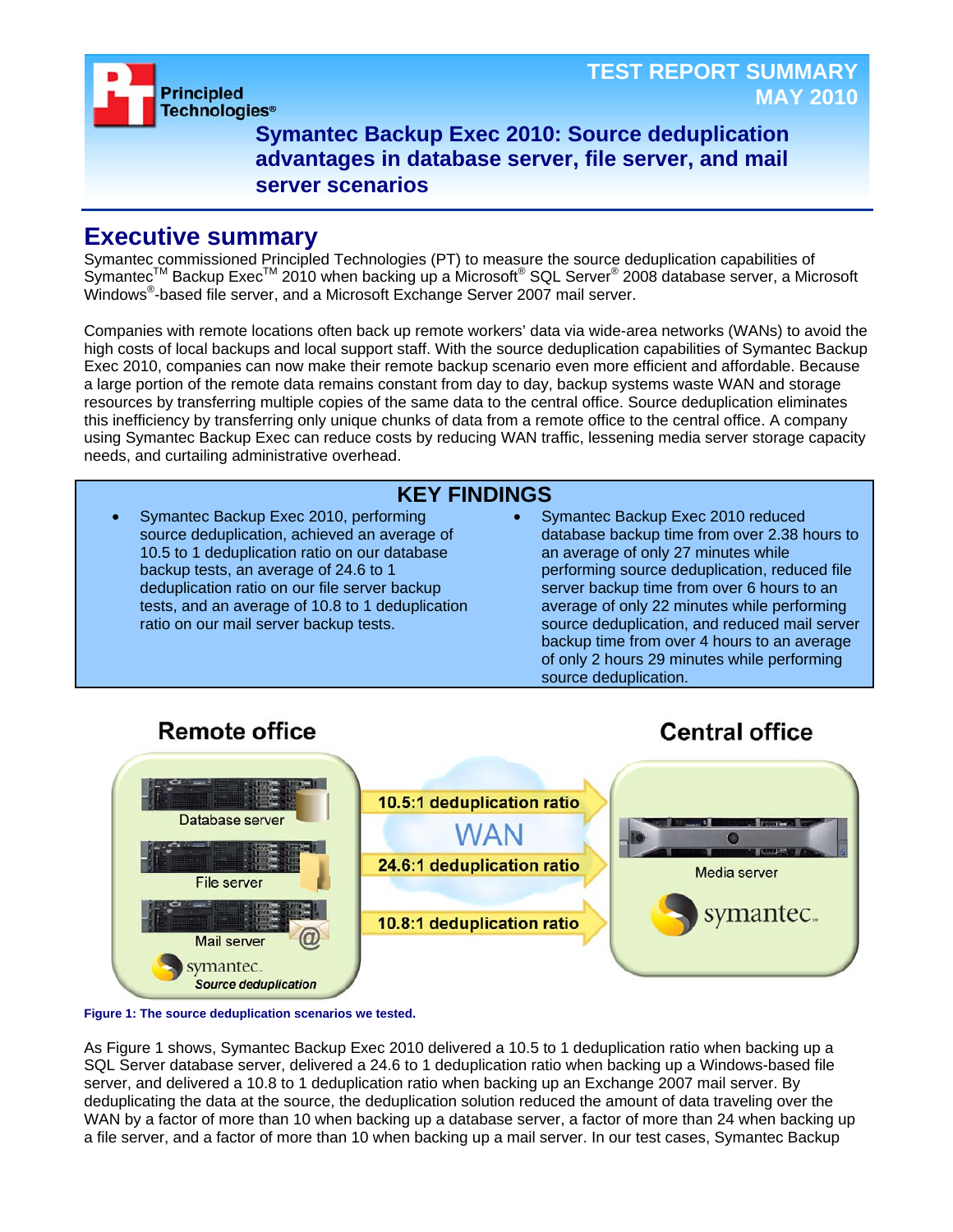Exec 2010 reduced the database backup window from 2.38 hours to an average of 27 minutes, reduced the file server backup window from over 6 hours to an average of 22 minutes, and reduced the mail server backup window from over 4 hours to an average of 2 hours 29 minutes.

Symantec Backup Exec 2010 lets businesses easily eliminate duplicate backup data, including SQL Server data, files stored on a Windows-based file server, and Exchange 2007 data on a mail server. The remote agent compares the chunks of data on the remote server to the existing backup chunks on the media server, and if it finds a duplicate, only sends a marker to the media server at the central office. This process greatly reduces the amount of data transmitted to the media server and lowers the amount of data the media server must store. Source deduplication enables bandwidth optimization as part of the backup process. In a straightforward process, the backup technician uses the same familiar Symantec Backup Exec console to simply select the deduplication storage folder and select the option for remote access of the media server while configuring the backup job.

Our testing scenario represents a company using a media server to automate and simplify the remote office backup process to ensure consistent and reliable data backup. Because the company is sensitive to the high costs of WAN connections and backup storage, the solution uses source deduplication. Figure 2 presents a visual depiction of source deduplication, which eliminates backup inefficiencies by transferring only unique chunks of data across the WAN.

In our database scenario, we used Microsoft SQL Server 2008 and the DVD Store benchmark tool to simulate data change rates. The DVD Store tool is an open-source simulation of an online e-commerce DVD store where customers log in, browse, and order products, simulating real-world data set changes in a database server. Based on our



#### **Figure 2: Source deduplication eliminates backup inefficiencies by transferring only unique chunks of data across the WAN.**

assumption that the company would process at least 10,000 orders per day, we ran a DVD Store benchmark workload that produced a minimum of 10,000 orders.

In our file server scenario, we used a file server running Microsoft Windows 2008 R2 and a custom workload to simulate data change rates. Our custom workload browsed through the specified directory on the file server, which contained 50 GB of data, updating, deleting, and adding files, simulating real-world data set changes in a file server. Our custom workload changed 3 percent of Microsoft PowerPoint®, Excel®, and Word® files, deleted 1 percent of all files, moved 2 percent of all files, and added between 160 and 200 files per iteration.

In our mail server scenario, we used a mail server running Microsoft Windows Server® 2008 x64 and Microsoft Exchange Server 2007, along with a client running Microsoft Exchange Load Generator (LoadGen) to simulate data change rates. We configured our Microsoft LoadGen workload with an average load use case and 300 users to simulate a medium-sized business's mail server activity.

The three scenarios included an Active Directory® server, a client machine on the "remote office" side of the WAN, and the application-specific server, which was either the database server, file server, or mail server. We set our WAN emulator to use a T3 bandwidth with 15ms latency. We installed a media server powered by Symantec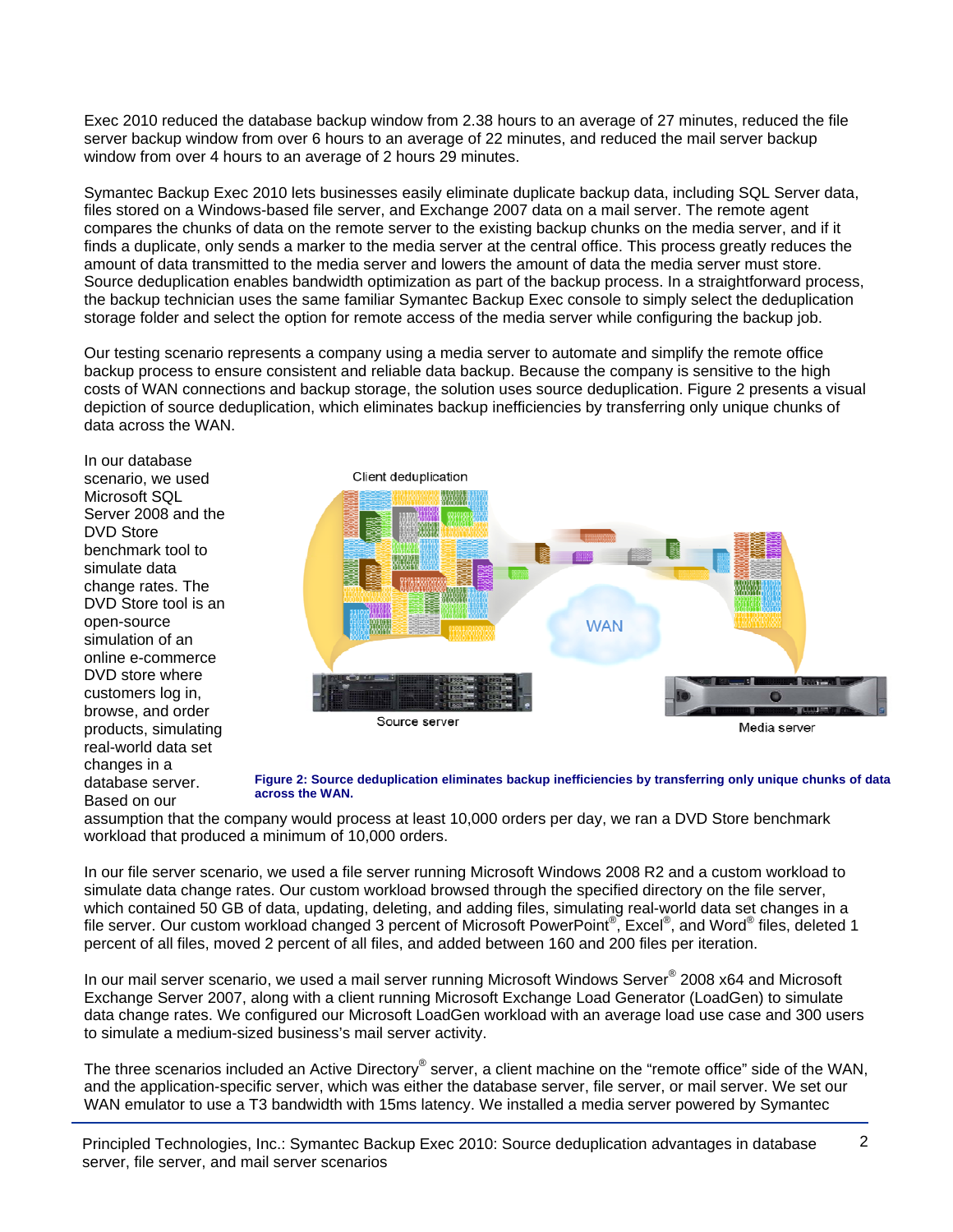Backup Exec 2010 on the "central office" side of the WAN. On all three servers, we performed a full backup of the relevant data, and then we executed the workload and backup operations, using full backups each time.

In all three scenarios, we allowed the media server to auto-provision the storage for deduplication, and configured the remote agent on the database server, file server, or mail server to have direct access to the media server, for the purposes of source deduplication.

## **Test results**

### **Database server backup scenario**

We used the DVD Store benchmark and SQL Server 2008 to simulate a real-world database backup scenario of a business receiving approximately 10,000 orders per day. We performed an initial full backup of our 20GB database using Symantec Backup Exec 2010. We then proceeded to simulate 13 additional days of activity, running the DVD Store workload and then completing a full SQL Server database backup each time.

For our backup job, we browsed to the database server, selected our database, directed the backup to the deduplication storage folder, and allowed the remote agent direct access. From that point, our backup job used source deduplication. The initial complete database backup took just over 3 hours. Subsequent full database backups took an average of just over 25 minutes, achieving a deduplication ratio of at least 10:1 using source deduplication. For comparison, we ran a single backup using a backup-to-disk storage device on the media server without source deduplication, which took roughly 2 hours and 23 minutes.

As Figure 3 shows, the difference between the amount of database data protected versus the actual amount of data stored becomes greater over time, benefiting the business by requiring significantly less long-term storage capacity.



**Figure 3: Comparison of protected data versus the actual data stored from our 2-week database backup simulation of a SQL Server database.** 

#### **File server backup scenario**

We used a custom file server workload to simulate a real-world file server backup scenario of a business modifying approximately 3 to 5 percent of their files per day. We performed an initial full backup of our 50GB file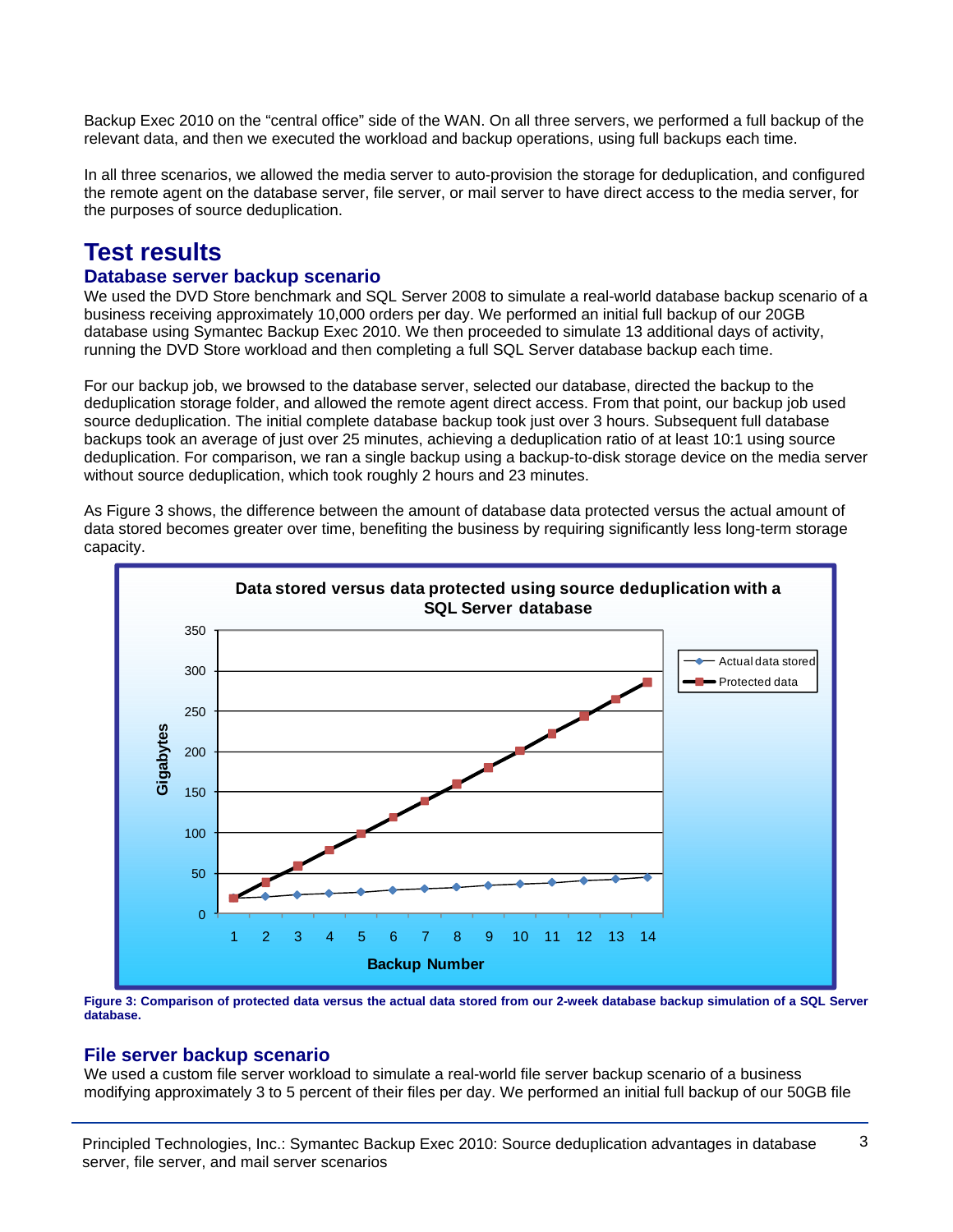share using Symantec Backup Exec 2010. We then proceeded to simulate 13 additional days of activity, running the workload, and then executing a full file server backup, each time.

For our backup job, we browsed to the file server, selected the relevant folder, directed the backup to the deduplication storage folder, and allowed the remote agent direct access. From that point, our backup job used source deduplication. The initial complete backup took just over 6 hours. Subsequent full file server backups took an average of just over 22 minutes, achieving a deduplication ratio of at least 24.6:1 using source deduplication. For comparison, we ran a single backup using a backup-to-disk storage device on the media server without source deduplication, which took roughly 6 hours and 5 minutes.

As Figure 4 shows, the difference between the amount of file server data protected versus the actual amount of data stored becomes greater over time, benefiting the business by requiring significantly less long-term storage capacity.



**Figure 4: Comparison of protected file server data versus the actual data stored from our 2-week file server backup simulation.**

### **Mail server backup scenario**

We used Microsoft LoadGen to simulate a real-world Exchange 2007 server backup scenario of a business email configuration, with 300 users modifying their Exchange data at an average daily usage level. We performed an initial full backup of our Exchange storage group using Symantec Backup Exec 2010. We then proceeded to simulate 13 additional days of activity, running the workload and then performing a full storage group backup each time.

For our backup job, we browsed to the mail server, selected the Exchange storage group, directed the backup to the deduplication storage folder, allowed the remote agent direct access, and left the default usage of Granular Recovery Technology (GRT) enabled. From that point, our backup job used source deduplication. The initial complete backup took just under 9 hours. Subsequent full mail-storage-group backups took an average of just over 2 hours, achieving a deduplication ratio of at least 10.8:1 using source deduplication. For comparison, we ran a single backup using a backup-to-disk storage device on the media server without source deduplication, which took roughly 4 hours and 19 minutes.